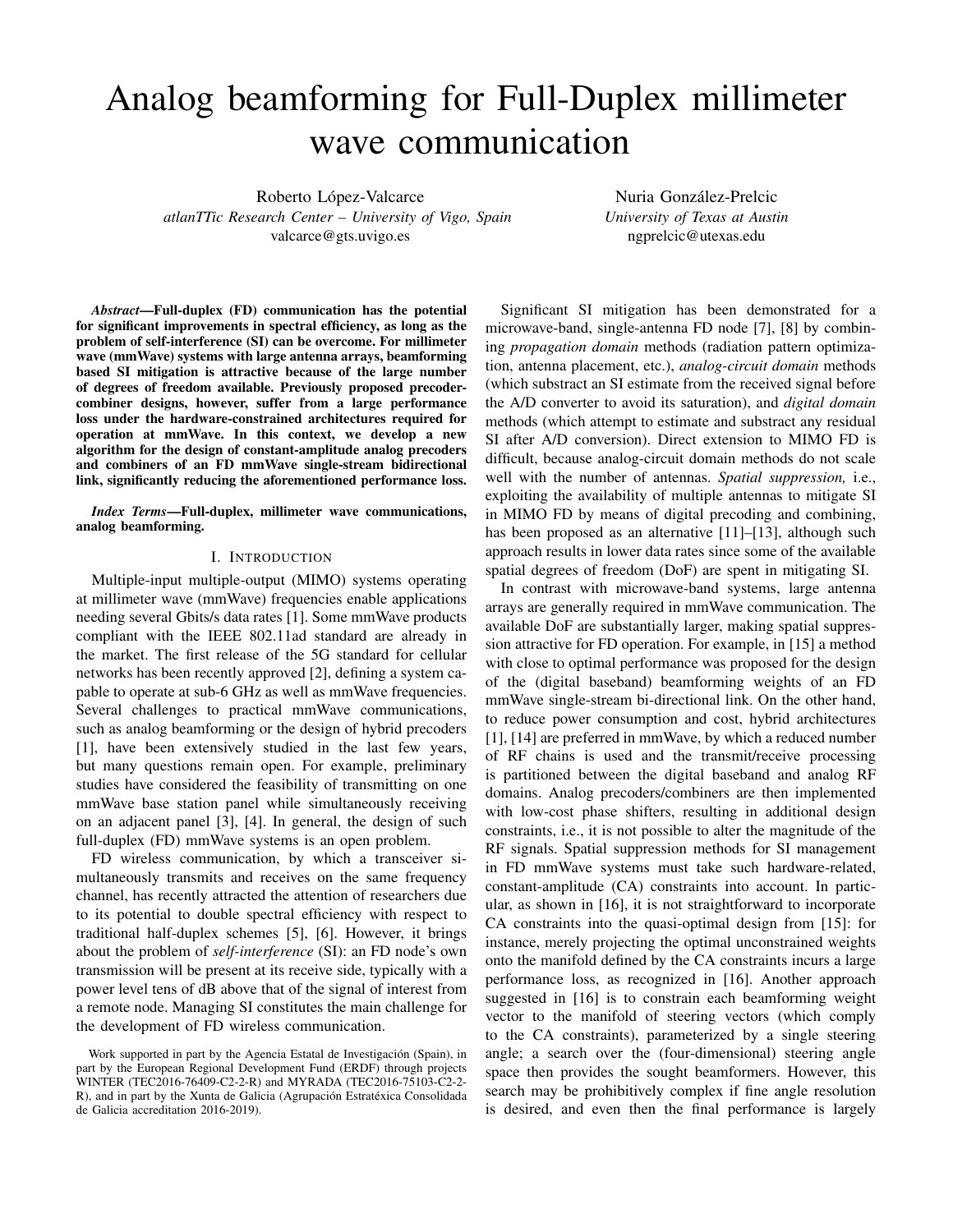degraded [16]. Finally, although it is possible to circumvent the CA constraints by doubling the number of transmit and receive RF chains [9], [16], or by using two phase shifters for each coefficient [10], those approaches increase transceiver cost and power consumption.

We present a novel design to explicitly account for CA constraints, overcoming the limitations of the different approaches in [16]. The proposed method significantly reduces the aforementioned loss, performing almost as well as the alldigital design. In this way, suitable analog beamformers for FD mmWave operation are obtained at reasonable computational cost, cancelling SI in the analog domain, and without the need to double the number of RF chains or phase shifters.

# II. PROBLEM SETTING

Fig. 1 represents a mmWave network of two nodes in FD mode. Each node is equipped with transmit (TX) and receive (RX) antenna arrays, with a single data stream supported in each direction. The number of transmit antennas at node  $i$  and of receive antennas at node j are respectively denoted as  $N_{t,i}$ and  $N_{r,i}$ , with  $i, j \in \{1, 2\}$ . The transmission bandwidth is assumed sufficiently narrow so that channels can be regarded as frequency-flat. We denote  $H_{ij}$  the  $N_{r,j} \times N_{t,i}$  channel matrix from the TX array of node  $i$  to the RX array of node j. Note that  $H_{jj}$  corresponds to the SI channel affecting node j. We postpone a discussion on specific channel models to the description of simulation results in Sec. V, since the designs to be presented next are model-independent.

Let  $f_i$  denote the complex-valued  $N_{t,i} \times 1$  beamforming vector (precoder) applied by node  $i \in \{1, 2\}$  before transmission; and let  $w_j$  denote the  $N_{r,j} \times 1$  combiner applied by node  $j \in \{1, 2\}$  after reception. With analog-domain beamforming using phase shifters, each of the entries of these vectors has constant magnitude, and it is only possible to pick their phases. The average transmit power per symbol of node i is  $\rho_i$ , and the noise  $n_i$  at the receiver of node j is zero-mean white Gaussian with covariance  $\sigma_j^2 I_{N_{r,j}}$ . With these, the received symbols at nodes 1 and 2 are respectively given by

$$
y_1 = \mathbf{w}_1^H \left( \sqrt{\rho_2} \mathbf{H}_{21} \mathbf{f}_2 s_2 + \sqrt{\eta_1} \mathbf{H}_{11} \mathbf{f}_1 z_1 + \mathbf{n}_1 \right), \quad (1)
$$

$$
y_2 = \mathbf{w}_2^H \left( \sqrt{\rho_1} \mathbf{H}_{12} \mathbf{f}_1 s_1 + \sqrt{\eta_2} \mathbf{H}_{22} \mathbf{f}_2 z_2 + \mathbf{n}_2 \right), (2)
$$

with  $s_i$  the zero-mean unit-variance symbol sent by node i. The zero-mean unit-variance SI affecting node  $j$  is denoted by  $z_i$ , and  $\eta_i$  quantifies SI strength. Due to front-end imperfections, in general  $z_i$  will be a distorted version of the signal transmitted by node  $j$  [11]; if any propagation and/or analog-circuit domain SI mitigation method is applied, then  $z_i$ is to be understood as the residual SI. To meet the TX power constraint,  $||f_i|| = 1$  is imposed,  $i \in \{1, 2\}$ .

Treating SI as noise and assuming Gaussian codebooks, the sum rate of this network can be written as

$$
\mathcal{R} = \log_2\left(1 + \frac{\rho_2|\mathbf{w}_1^H \mathbf{H}_{21} \mathbf{f}_2|^2}{\sigma_1^2 \mathbf{w}_1^H \mathbf{w}_1 + \eta_1 |\mathbf{w}_1^H \mathbf{H}_{11} \mathbf{f}_1|^2}\right) + \log_2\left(1 + \frac{\rho_1|\mathbf{w}_2^H \mathbf{H}_{12} \mathbf{f}_1|^2}{\sigma_2^2 \mathbf{w}_2^H \mathbf{w}_2 + \eta_2 |\mathbf{w}_2^H \mathbf{H}_{22} \mathbf{f}_2|^2}\right). (3)
$$



Fig. 1. Two-node FD network with analog TX/RX beamforming.

R is invariant to scalings of  $w_j$ , so  $\|w_j\| = 1$ ,  $j \in \{1, 2\}$  can be assumed. Thus, letting  $\epsilon_{ij} \triangleq \frac{\rho_i}{\sigma_j^2}$  for  $i \neq j$  and  $\epsilon_{jj} \triangleq \frac{\eta_j}{\sigma_j^2}$  $\frac{\eta_j}{\sigma_j^2},$ (3) can be rewritten as

$$
\mathcal{R} = \log_2\left(1 + \frac{\epsilon_{21}|\mathbf{w}_1^H \mathbf{H}_{21} \mathbf{f}_2|^2}{1 + \epsilon_{11}|\mathbf{w}_1^H \mathbf{H}_{11} \mathbf{f}_1|^2}\right) + \log_2\left(1 + \frac{\epsilon_{12}|\mathbf{w}_2^H \mathbf{H}_{12} \mathbf{f}_1|^2}{1 + \epsilon_{22}|\mathbf{w}_2^H \mathbf{H}_{22} \mathbf{f}_2|^2}\right). \tag{4}
$$

As in [15], [16], we shall assume that all channel matrices  $H_{ij}$  are known. The beamforming design problem in this FD network can be stated as the maximization of  $\mathcal R$  in (4) with respect to  $f_1, f_2, w_1, w_2$  subject to the following constraints:

- 1) Unit-norm constraints: All four vectors  $f_1$ ,  $f_2$ ,  $w_1$ ,  $w_2$ have unit norm.
- 2) Constant-amplitude (CA) constraints: Each of the entries of vectors  $f_1$ ,  $f_2$ ,  $w_1$ ,  $w_2$  has constant magnitude.

An upper bound to (4) is obtained assuming no SI ( $\epsilon_{11}$  =  $\epsilon_{22} = 0$ ) and dropping the CA constraints. Then  $\mathcal{R} \leq \mathcal{R}^*$ , with

$$
\mathcal{R}^* \triangleq \log_2(1 + \epsilon_{21}\sigma_1^2(\bm{H}_{21})) + \log_2(1 + \epsilon_{12}\sigma_1^2(\bm{H}_{12})) \quad (5)
$$

where  $\sigma_1(A)$  denotes the largest singular value of matrix A. Although this upper bound is not achievable in general, it provides a useful benchmark, to be used in Sec. V.

#### III. THE ZF-MAX-POWER DESIGN

Even without CA constraints, maximizing (4) is not a convex problem. An alternative approach suggested in [15] neglects CA constraints and imposes new "Zero-Forcing" (ZF) constraints on the SI. The resulting problem is:

$$
P1: \max_{\{f_i\}, \{w_j\}} \log_2 (1 + \epsilon_{21} |\mathbf{w}_1^H \mathbf{H}_{21} \mathbf{f}_2|^2) + \log_2 (1 + \epsilon_{12} |\mathbf{w}_2^H \mathbf{H}_{12} \mathbf{f}_1|^2)
$$
(6)

s. to 
$$
||f_1|| = ||f_2|| = ||w_1|| = ||w_2|| = 1,
$$
 (7)  

$$
w^H H_1 f_2 + w^H H_2 f_3 = 0
$$
 (8)

$$
\mathbf{w}_1^H \mathbf{H}_{11} \mathbf{f}_1 = \mathbf{w}_2^H \mathbf{H}_{22} \mathbf{f}_2 = 0.
$$
 (8)

We now review this approach in detail as it is the basis of our proposed analog design. Note that the ZF constraints (8) actually cancel SI in the *analog domain,* specifically at the input of the receive RF chains in Fig. 1. However, because of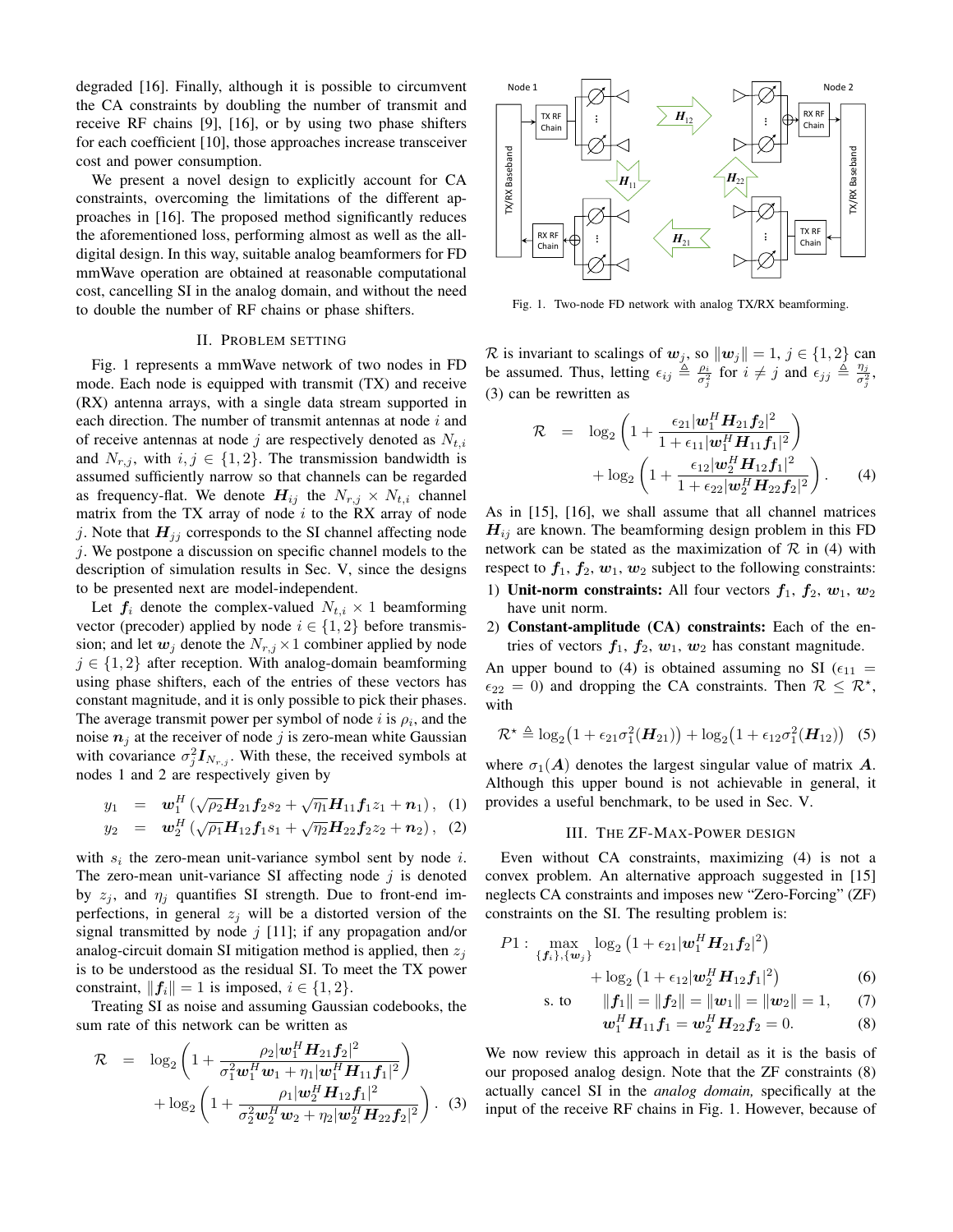the coupling between variables due to  $(8)$ ,  $P1$  does not admit a closed-form solution. A cyclic maximization-based scheme termed ZF-Max-Power was proposed in [15], which attempts to solve  $P1$  iteratively:

1) In the first step, hold the TX beamforming vectors  $f_1$ ,  $f_2$  fixed to their values from the previous iteration, and then maximize (6) w.r.t. the RX beamforming vectors  $w_1$ ,  $w_2$  subject to the unit norm constraints (7) and the ZF constraints (8). Then the maximization w.r.t.  $w_1, w_2$ decouples into the following two subproblems:

$$
\max_{\mathbf{w}_1} |\mathbf{w}_1^H \mathbf{H}_{21} \mathbf{f}_2|^2 \quad \text{s.to} \quad ||\mathbf{w}_1|| = 1, \ \mathbf{w}_1^H \mathbf{H}_{11} \mathbf{f}_1 = 0, \quad (9)
$$

$$
\max_{\mathbf{w}_2} |\mathbf{w}_2^H \mathbf{H}_{12} \mathbf{f}_1|^2 \quad \text{s.to} \quad ||\mathbf{w}_2|| = 1, \ \mathbf{w}_2^H \mathbf{H}_{22} \mathbf{f}_2 = 0. \tag{10}
$$

2) The RX beamforming vectors  $w_1, w_2$  so obtained are held fixed, and then the maximization is performed w.r.t.  $f_1, f_2$ :

$$
\max_{\mathbf{f}_1} |\mathbf{f}_1^H \mathbf{H}_{12}^H \mathbf{w}_2|^2 \quad \text{s.to} \quad ||\mathbf{f}_1|| = 1, \ \mathbf{f}_1^H \mathbf{H}_{11}^H \mathbf{w}_1 = 0, \ (11)
$$
\n
$$
\max_{\mathbf{f}_2} |\mathbf{f}_2^H \mathbf{H}_{21}^H \mathbf{w}_1|^2 \quad \text{s.to} \quad ||\mathbf{f}_2|| = 1, \ \mathbf{f}_2^H \mathbf{H}_{22}^H \mathbf{w}_2 = 0. \ (12)
$$

These two steps are then iterated until convergence. Some pertinent comments regarding ZF-Max-Power are:

- Each of the corresponding subproblems (9)-(12) can be solved in closed form, as discussed in Sec. IV.
- As in any cyclic maximization procedure, at each step the objective function is increased (or at least not decreased). Since the objective is bounded above, the sequence of values of the objective through the iterations is convergent. This does not necessarily imply convergence to the global maximum of  $P1$ , although in practice this method seems to work very well [15], [16]: the corresponding solution is often very close to the upper bound (5).
- In order to enforce the original CA constraints, which were neglected in  $P1$ , the authors of [16] proposed the following. After convergence of ZF-Max-Power, the corresponding solutions for the beamforming vectors are projected onto the set of unit-norm CA vectors

$$
\mathcal{V}^N = \left\{ \boldsymbol{v} \in \mathbb{C}^N \; \Big| \; v_i = \frac{1}{\sqrt{N}} e^{j\theta_i}, \, i = 1, \dots, N \right\} \quad (13)
$$

by dividing each entry of the corresponding vector by its magnitude and then scaling the result by the inverse of the square root of the vector dimension. However, this projection step incurs a very significant loss in sum rate.

Thus, although the ZF-Max-Power method seems suitable for digital beamforming systems, it does not provide a satisfactory solution for *analog* beamforming architectures. A modified design overcoming this drawback is presented next.

# IV. PROPOSED ANALOG DESIGN

ZF-Max-Power performs poorly with analog beamforming because once the obtained solutions are projected onto the set of CA vectors, the resulting vectors are likely to violate the ZF constraints. The resulting SI may be significant, translating into a large performance loss; this suggests that ensuring that the ZF constraint holds for the final precoders and combiners is of paramount importance. Thus, rather than projecting the final solution after convergence, we propose to seek a vector simultaneously satisfying the ZF and CA constraints *at each iteration* of the cyclic maximization procedure.

Specifically, recall that at each iteration of ZF-Max-Power, subproblems (9)-(12) must be solved. These four subproblems share the same generic form:

$$
\max_{\boldsymbol{x}} |\boldsymbol{x}^H \boldsymbol{a}|^2 \quad \text{s. to} \quad \boldsymbol{x}^H \boldsymbol{c} = 0, \quad \boldsymbol{x}^H \boldsymbol{x} = 1,\tag{14}
$$

where  $a, c \in \mathbb{C}^N$  are given vectors and, depending on the particular iteration,  $x \in \mathbb{C}^N$  represents either a precoder  $f_i$  or a combiner  $w_i$ . The solution  $x_{\star}$  to (14) is as follows:

$$
\widetilde{\boldsymbol{x}} = \left(\boldsymbol{I} - \frac{\boldsymbol{c}\boldsymbol{c}^H}{\|\boldsymbol{c}\|^2}\right)\boldsymbol{a}, \qquad \boldsymbol{x}_\star = \frac{\widetilde{\boldsymbol{x}}}{\|\widetilde{\boldsymbol{x}}\|}, \tag{15}
$$

which can be interpreted as  $(i)$  project vector  $\alpha$  onto the subspace orthogonal to c to obtain  $\tilde{x}$  (since  $I - \frac{cc^H}{|c||^2}$  is the projection matrix onto such subspace); (ii) project the result  $\tilde{x}$  onto the set of unit-norm vectors.

In the proposed modification of ZF-Max-Power, we introduce additional constraints in the basic subproblem, so that its solution is a CA vector. Specifically, we replace (14) with

$$
\max_{\boldsymbol{x}} |\boldsymbol{x}^H \boldsymbol{a}|^2 \quad \text{s. to} \quad \boldsymbol{x}^H \boldsymbol{c} = 0, \quad \boldsymbol{x} \in \mathcal{V}^N. \quad (16)
$$

Note that the constraint  $x \in \mathcal{V}^N$  subsumes both the CA and unit-norm constraints.

With this additional CA constraint, however, the new subproblem (16) does not have a closed-form solution anymore. Regarding feasibility, a necessary and sufficient condition can be found (see the Appendix for the proof) for the existence of a CA vector orthogonal to a given vector:

**Lemma 1.** Let  $\mathbf{c} = [c_1 \cdots c_N]^T$ . Then a CA vector  $\boldsymbol{x} \in \mathcal{V}^N$  satisfying  $\boldsymbol{x}^H \boldsymbol{c} = 0$  exists if and only if

$$
\frac{1}{N} \sum_{i=1}^{N} |c_i| \ge \frac{2}{N} \max_{1 \le i \le N} \{|c_i|\}.
$$
 (17)

Thus, suppose that the entries of  $c$  are random and i.i.d. Under mild assumptions on their distribution, (17) will be satisfied as  $N \to \infty$  with probability one. Since N stands for  $N_{t,i}$  or  $N_{r,j}$  depending on the subproblem, this suggests that feasibility should not be an issue with sufficiently large arrays. In view of this, we propose to tackle (16) by using alternating projections to find a feasible vector. The method of alternating projections is a well-known scheme to seek a point in the intersection of two sets; when the sets are closed and convex, the scheme is known as *projection onto convex sets* (POCS), and it converges to a point in the intersection [17]. In the general case convergence is not guaranteed, but nevertheless the method is routinely applied to nonconvex problems with good results [18].

The proposed iteration to approximately solve (16) is initialized at a point providing a large value of the objective, with the hope that successive projections will remain in its vicinity. Specifically, we set  $x^{(0)} = a$ , and for  $k = 1, 2, \dots$ , do: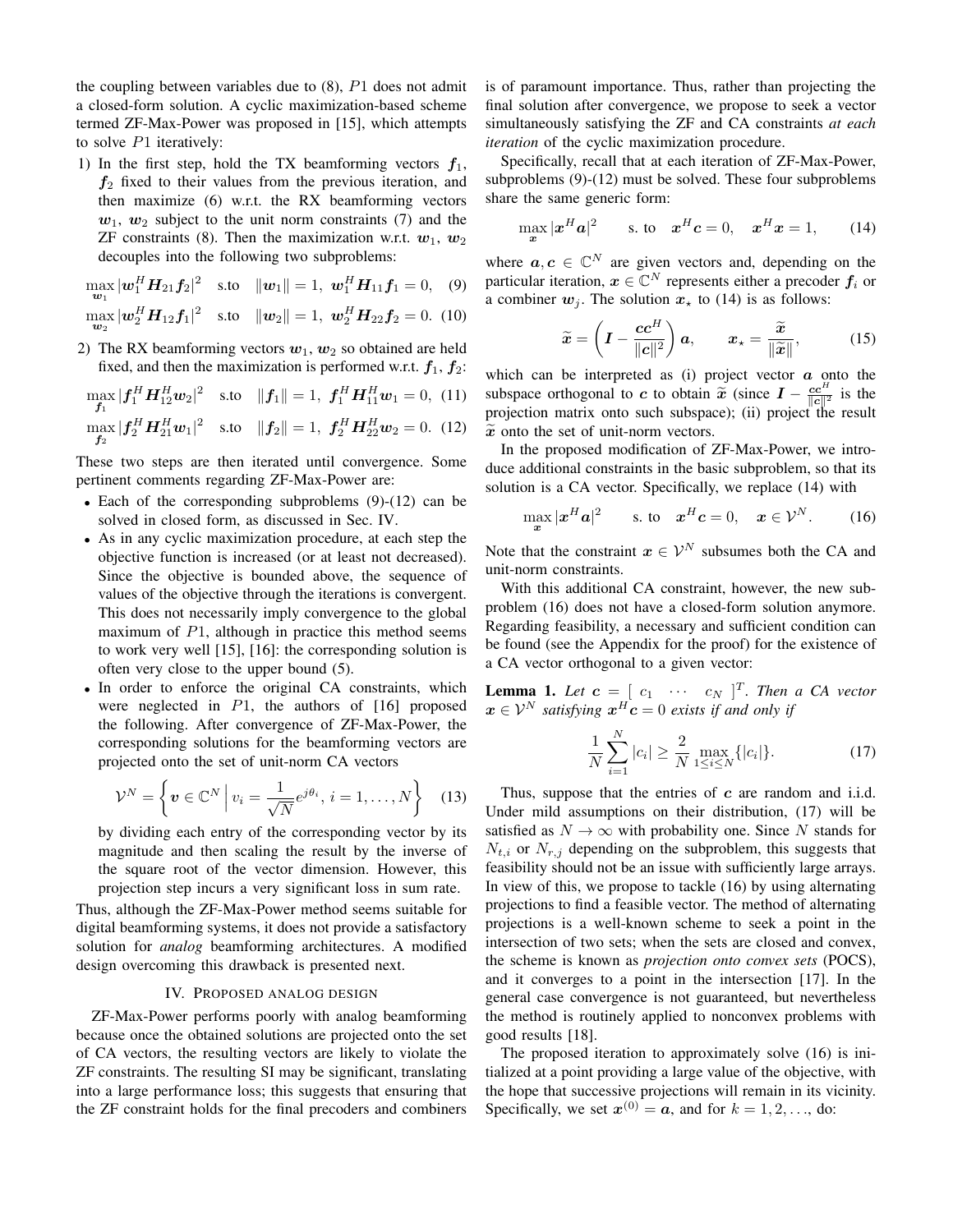1) Projection onto the subspace orthogonal to  $c$ :

$$
\widetilde{\boldsymbol{x}} = \left(\boldsymbol{I} - \frac{\boldsymbol{c}\boldsymbol{c}^H}{\|\boldsymbol{c}\|^2}\right)\boldsymbol{x}^{(k-1)}.
$$
 (18)

2) Projection onto the set of unit-norm CA vectors  $\mathcal{V}^N$ :

$$
x_i^{(k)} = \frac{1}{\sqrt{N}} \frac{\widetilde{x}_i}{|\widetilde{x}_i|}, \qquad i = 1, \dots, N. \tag{19}
$$

These *inner* iterations (alternating projections) should be run for each of the four basic subproblems, which in turn are part of the original, *outer* iterations (cyclic maximization) of ZF-Max-Power. The overall procedure is summarized in Algorithm 1.

Algorithm 1 Precoder-combiner design under CA constraints 1: function  $ALTPR(a, c, N)$ 

2:  $x \leftarrow a$ 3: for  $k \leftarrow 1, N_{\text{inner}}$  do 4:  $\widetilde{x} \leftarrow x - \frac{c^H x}{\|c\|^2} c$ 5: **for**  $i \leftarrow 1, N$  **do**<br>6:  $x_i \leftarrow \frac{1}{\sqrt{N}} \frac{\tilde{x}_i}{|\tilde{x}|}$ 6:  $x_i \leftarrow \frac{1}{\sqrt{2}}$ N  $|\widetilde{x}_i|$ 7: end for 8: end for 9: return  $x$ 10: end function 11: Input:  $H_{12}$ ,  $H_{21}$ ,  $H_{11}$ ,  $H_{22}$ 12: Initialize  $w_1$ ,  $f_1$ ,  $w_2$ ,  $f_2$ 13: for  $t \leftarrow 1, N_{\text{outer}}$  do 14:  $\boldsymbol{w}_1 \leftarrow \text{ALTPR}(\boldsymbol{H}_{21} \boldsymbol{f}_2, \boldsymbol{H}_{11} \boldsymbol{f}_1, N_{r,1})$ 

15:  $\boldsymbol{w}_2 \leftarrow \text{ALTPR}(\boldsymbol{H}_{12}\boldsymbol{f}_1, \boldsymbol{H}_{22}\boldsymbol{f}_2, N_{r,2})$ 16:  $\boldsymbol{f}_1 \leftarrow \text{ALTPR}(\boldsymbol{H}_{12}^H \boldsymbol{w}_2, \boldsymbol{H}_{11}^H \boldsymbol{w}_1, N_{t,1})$ 17:  $\boldsymbol{f}_2 \leftarrow \text{ALTPR}(\boldsymbol{H}_{21}^H \boldsymbol{w}_1, \boldsymbol{H}_{22}^H \boldsymbol{w}_2, N_{t,2})$ 18: end for

### V. NUMERICAL RESULTS

Consider the setting of Fig. 1 with the two FD nodes having their antennas arranged in uniform linear arrays (ULAs) with  $\lambda/2$  separation between adjacent elements ( $\lambda$  is the wavelength). The distance and angle between the TX and RX ULAs of each node are respectively  $d = 2\lambda$  and  $\omega = \frac{\pi}{6}$  in both cases, see [16, Fig. 2].

For the node-to-node channels  $H_{12}$ ,  $H_{21}$ , we consider the narrowband clustered channel model from [14], with  $N_{cl}$  scattering clusters, each of which contributing  $N_{\text{ray}}$  propagation paths. The channel matrices are then given by

$$
\boldsymbol{H}_{ij} = \sum_{k=1}^{N_{\rm cl}} \sum_{\ell=1}^{N_{\rm ray}} \beta_{k,\ell} \boldsymbol{a}_{\rm r}(\phi_{k,\ell}^j) \boldsymbol{a}_{\rm t}^*(\theta_{k,\ell}^i), \qquad (20)
$$

with  $\beta_{k,\ell}$  the complex gain of the  $\ell^{\text{th}}$  ray in the  $k^{\text{th}}$  cluster, and  $\mathbf{a}_t(\theta_{k,\ell}^i)$  and  $\mathbf{a}_r(\phi_{k,\ell}^j)$  the antenna array steering and response vectors at the transmitter and receiver, respectively, evaluated at the corresponding azimuth angles of departure from transmitter at node i,  $\theta_{k,\ell}^i$ , or arrival at node j,  $\phi_{k,\ell}^j$ . In the



Fig. 2. Performance results (500 Monte Carlo runs). Self-interference to noise ratio is 30 dB at both nodes.  $N_{t,1} = N_{t,2} = 32$ ,  $N_{r,1} = N_{r,2} = 16$ .

simulations, we take  $N_{\text{cl}} = 6$  clusters and  $N_{\text{ray}} = 8$  paths per cluster. The path gains are independently drawn from a circular complex Gaussian distribution, all with the same variance. The angles of departure and arrival are random, with uniformly distributed mean cluster angle and angular spreads of 20°.

We assume that the TX and RX arrays of each node are close to each other, so that a line-of-sight near-field model is adopted for the SI channels  $H_{11}$ ,  $H_{22}$  [3], [4], [15], [16]:

$$
[\boldsymbol{H}_{ii}]_{pq} = \frac{1}{d_{pq}^{(i)}} e^{-j2\pi \frac{d_{pq}^{(i)}}{\lambda}}, \tag{21}
$$

with  $d_{pq}^{(i)}$  the distance between the p-th antenna of the TX array and the  $q$ -th antenna of the RX array of node  $i$ . All channel matrices are normalized so that  $\mathbf{tr} \, \mathbf{H}_{ij}^H \mathbf{H}_{ij} = N_{t,i} N_{r,j}$ .

Fig. 2 shows the sum rate obtained by different designs, in terms of the SNR  $\epsilon_{12} = \epsilon_{21}$  which is set equal at both nodes, when the array sizes are  $N_{t,1} = N_{t,2} = 32$  and  $N_{r,1} = N_{r,2} =$ 16. The SI-to-noise ratios are  $\epsilon_{11} = \epsilon_{22} = 30$  dB. For ZF-Max-Power, 50 cyclic-maximization iterations were run. In the proposed design, for each of those 50 outer iterations, different number of alternating-projection inner iterations were tested. In all cases, the precoders and combiners were randomly initialized.

The performance of the all-digital (i.e., no CA constraint) ZF-Max-Power design is very close to the upper bound (5), but when the corresponding solution is projected onto the set of CA vectors (method 2 from [16]), a very significant performance loss is observed, in agreement with [16]. The angle search approach (method 1 from [16]) performs somewhat better at the price of a much higher computational cost. In contrast, the proposed design is able to provide a CA solution at a moderate loss with respect to the all-digital solution (within 1.2 dB with 10 inner iterations). A feasible solution was found in all Monte Carlo trials.